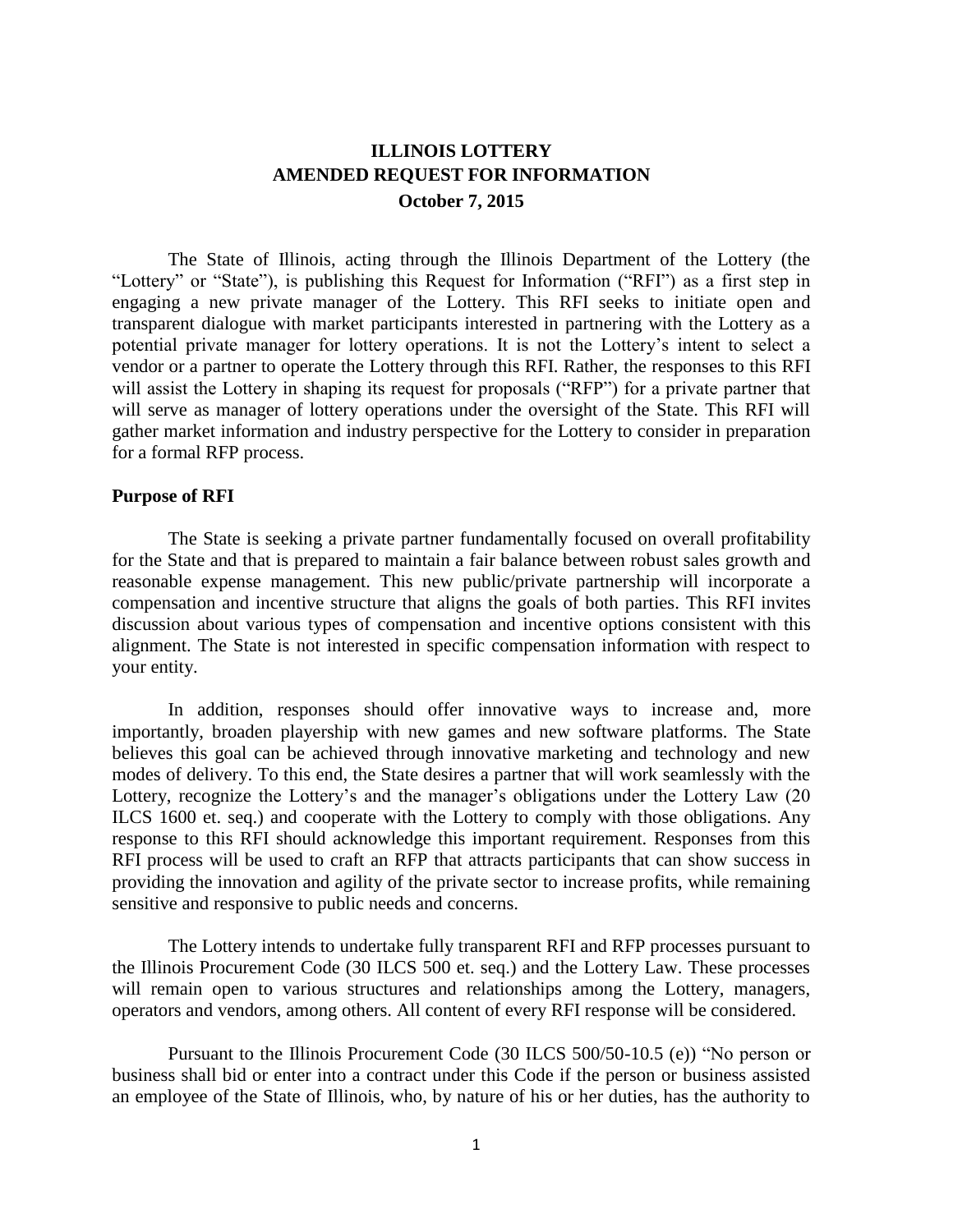participate personally and substantially in the decision to award a State contract, by reviewing, drafting, directing, or preparing any invitation for bids, a request for proposal, or request for information or provided similar assistance except as part of a publicly issued opportunity to review drafts of all or part of these documents."

### **Background**

The potential for growth of Lottery profitability and revenue is significant. Illinois ranks fifth among the 50 states in both population and State GDP. The State has 12.9 million residents and a State GDP of more than \$680 billion. The State's largest city, Chicago, ranks third in population in the United States, with a population of more than 9.7 million within its metropolitan area. Illinois ranks  $18<sup>th</sup>$  among the 50 states in household income, with an average of more than \$54,916 per household. Despite these promising demographics, however, the Lottery's per capita sales are below those of other similarly-situated states with public lotteries.

The Lottery generated almost \$3 billion in sales during the State fiscal year that ended June 30, 2015. For the first time in the history of the Illinois Lottery, revenue decreased in FY 14 and is still below FY 13 levels. From FY 2009-2015, the Lottery experienced the following revenue and net proceeds:

| <b>Fiscal Year End</b> | Revenue         | Net Proceeds  |
|------------------------|-----------------|---------------|
| 2009                   | \$2,082,039,000 | \$638,373,000 |
| 2010                   | \$2,196,315,000 | \$652,121,000 |
| 2011                   | \$2,269,675,000 | \$668,288,000 |
| 2012                   | \$2,682,374,000 | \$778,672,000 |
| 2013                   | \$2,902,358,000 | \$795,399,000 |
| 2014                   | \$2,842,507,000 | \$771,909,000 |
| 2015                   | \$2,830,559,000 | \$690,342,000 |

The Illinois Lottery Law requires that Lottery transfer its profits to the State's Common School Fund. The amount was established by the Lottery Law and increases each year by CPI. In FY 15, the amount was \$690,342,000. The Lottery's contribution accounted for approximately 9% of the State's annual contribution to the education fund in FY 14 and FY 15.

In addition to the Common School Fund, the Lottery benefits the Capital Projects Fund, which is designated for building roads, bike trails and other infrastructure. Lottery proceeds also support special causes such as breast cancer research, Veterans' programs, HIV/AIDS awareness and research, multiple sclerosis research, and the Special Olympics. In addition to the social impact resulting from the Lottery's promotional support of these special causes, the concomitant brand awareness accompanying its alliance with these popular and universal brands is significant. Although Illinois law currently requires a majority of the Lottery proceeds to go to the State's Common School Fund, with limited proceeds going to other causes, the Lottery welcomes strategic dialogue regarding the best way to optimize its approach to specialty causes and games.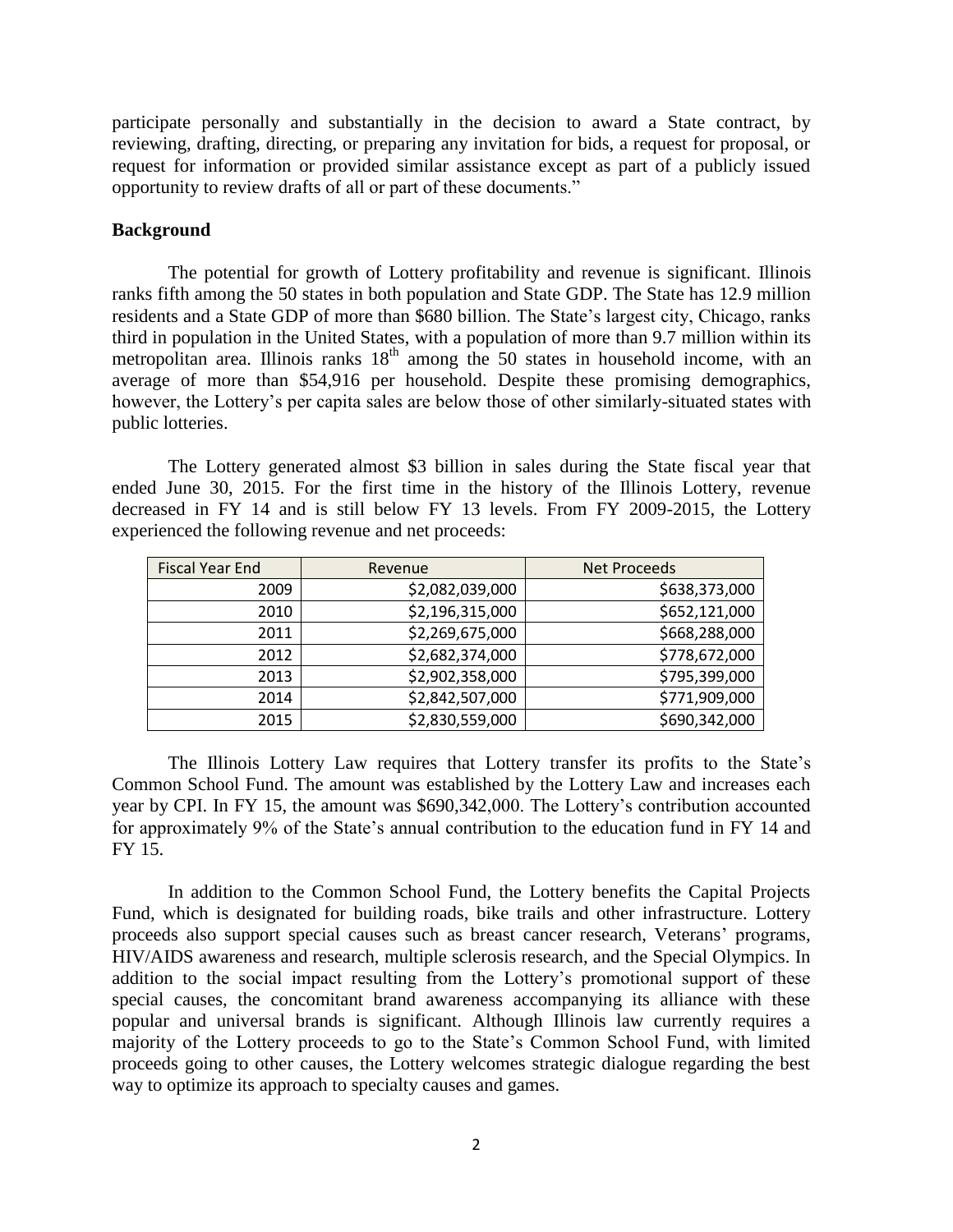In 2009, the Illinois Legislature expressed its intent for the Lottery to improve its positioning through market responsiveness and innovation by passing legislation requiring the State to seek a private manager for the Lottery. Consequently, the Lottery engaged its first private manager pursuant to the process outlined in Section 9.1 of the Illinois Lottery Law (20 ILCS 1605/9.1). The winning bidder was Northstar Lottery Group, LLC ("Northstar"), a consortium comprising the Lottery's then-current supply vendors, GTECH Corporation ("GTECH") and Scientific Games International, Inc. ("Scientific Games"). GTECH and Scientific Games were suppliers of the State's lottery terminals and instant tickets respectively. The Lottery entered into a private management agreement with Northstar on January 18, 2011 (the "PMA") and Northstar entered into supply agreements with GTECH and Scientific Games (together, the "Current Supply Agreements"). As of the date of this RFI, Northstar, GTECH and Scientific Games are still providing lottery services to the State.

The Lottery has continued to consider and evaluate the structure of private management models in the industry, both within and outside of the United States. Consequently, the State has determined that it is necessary to re-conceptualize its public/private partnership model with respect to a lottery manager. It is the intent of the Lottery to aggressively accelerate its course forward by pursuing more robust profit margins, enabling the organization to better support its statutorily prescribed financial obligations to the State's Common School Fund and other funds. This course necessitates a partnership more focused on a comprehensive approach to revenue growth and expense management. The Lottery's new public/private partnership, then, will have as its fundamental expectation a management approach that is inclusive of all operational functions, not just a narrow focus on sales and vendor commission without regard for the Lottery's profitability. In this model, the State will retain actual control and oversight over the Lottery as mandated by state and federal law, with input and assistance from its private partner.

The Lottery, Northstar, GTECH and Scientific Games have entered into a letter agreement of termination which settled the parties' differences fairly and equitably (the "Letter Agreement"). The Lottery executed the Letter Agreement to remove any potential obstacles to the initiation of the RFP process or the engagement of a replacement manager. As part of the settlement, the parties have agreed to retain the Current Supply Agreements at discounted rates through June 30, 2017. The parties expect this extension of the Current Supply Agreements to provide sufficient time for the Lottery to oversee a thorough RFP process, to select a new private partner and to facilitate the operational transition to the replacement manager and, if necessary, replacement suppliers, in a way that will prevent service disruption for Lottery customers.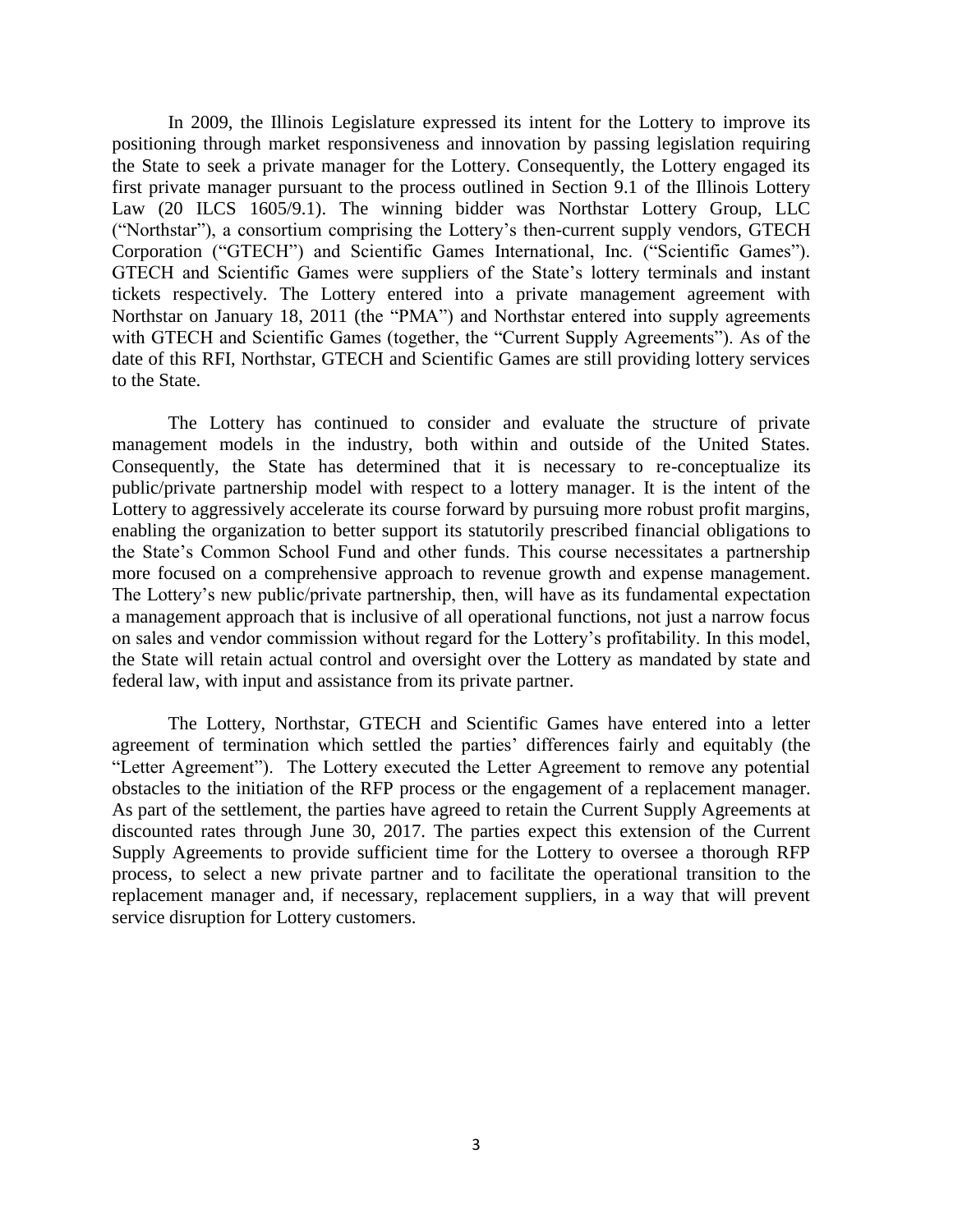## **Lottery Opportunity**

The Lottery believes the right private partner will be poised to take advantage of the many opportunities listed below:

- The Illinois Lottery has approximately 8,000 retailers, equally distributed by population – most are veteran retailers with loyal player bases and of every conceivable trade style.
- The Lottery has a massively underutilized iLottery capability selling bloc lotto games, lotto and subscriptions.
- The Lottery believes that the opportunity exists to attract a much broader lottery audience.

# **Transaction Goals**

The new partner selected through the RFP process would enter into a private management agreement with the Lottery that addresses at a minimum, the following needs identified by the Lottery. In response to this RFI, please provide a brief overview of potential options, strategies, current market trends, and best practices related to the subjects/services listed below.

- Increased profitability;
- Ensuring the Lottery operates in an ethical and socially responsible manner, including addressing the State's concern with the effects of gambling on those who can least afford it;
- Broadened lottery player base through marketing and/or other initiatives to new, infrequent and lapsed players;
- Implementation of cutting-edge technology, including Internet gaming;
- Creation of new games with new platforms and methods of delivery;
- Compensation structure for the replacement manager that rewards increased lottery profits and diversification of lottery playership, demographically and geographically;
- Improved brand identity and image; and
- Improved supply chain.

## **RFI Process**

Respondents to this RFI will be provided instructions concerning next steps, which may include:

- Meetings with Lottery representatives and its advisors;
- Opportunity for respondents to provide feedback concerning their views on how to best structure the private management transaction to maximize the value for the parties.